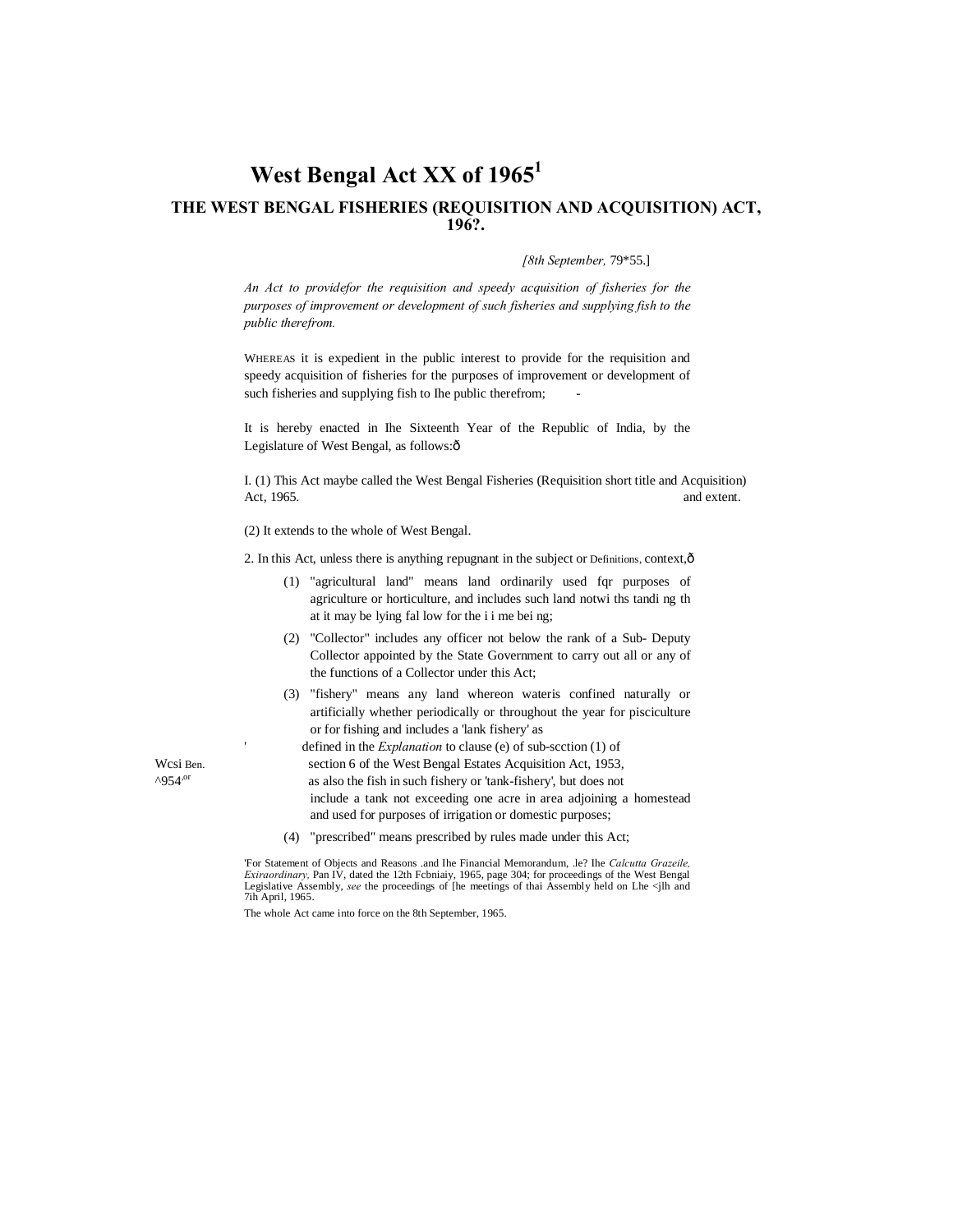**[West Ben. Act** *The West Bengal Fisheries (Requisition and Acquisition) Act, 1965.* **30**

### *(Sections 3-5.)*

- (5) the expression "public purpose" means a purpose having, or being connected with, any of the following objects, namely: $\hat{o}$ (i) the improvement or development of a fishery,
	- (ii) supplying fish lo the public from such fishery, or
	- (iii) any other object which the State Government may, by notification in the *Official Gazette,* declare as ancillary or incidental to the aforesaid objects.

Ac( lo override olhcr laws, clc.

3. The provision of this Act shall have effeel notwithstanding anything to the contrary contained ITI any other law or in any contract express or implied or in any instrument and notwithslanding any usage or custom to the contrary.

Power lo requisition.

4. (1) If the State Government is of the opinion that any fishery with or without the adjoining lands in any area is needed oris likely to be needed for a public purpose, the State Government may, by order in writing, requisition such fishery and all lands within the area and may make such further order or orders as appear to it to be necessary or expedient in connection with Ihe requisitioning,

(2) A Collector, when authorised by ihe State Government in this behalf, may exercise within his jurisdiction the powers conferred by subsection (1).

(3) An order under sub-section (1) shall be served in the prescribed manner on all owners and occupiers of the fishery and the lands.

(4) I f a ny person fai I s lo com ply wi th an order m a de u n de r s u b se c Lion (1), the Collector or any person authorised by him in writing in this behalf, shall execute the order in such manner as he considers expedient and may.ô

- (a) if he is a Magistrate, enforce the delivery of possession of the fishery and the lands in respect of which the order has been made, to himself, or
- (b) if he is not a Magistrate, apply to a Magistrate, and such Magistrate shall ehforce the delivery of possession of such fishery and lands lo him.

Power id acquire requisitioned fishery jnd lands.

5. (1) TheStateGovemmentmay.atany time when any requisitioned fishery with or without any lands continues lo be subject to requisition under section 4, acquire such fishery and lands by publishing in the *Official Gazette* a notice to ihe effect that such Government has decided to acquire such fishery and lands in pursuance of this section:

Provided lhai before issuing such notice, ihe Stale Government shall call upon the owner and any other person who may be interested in such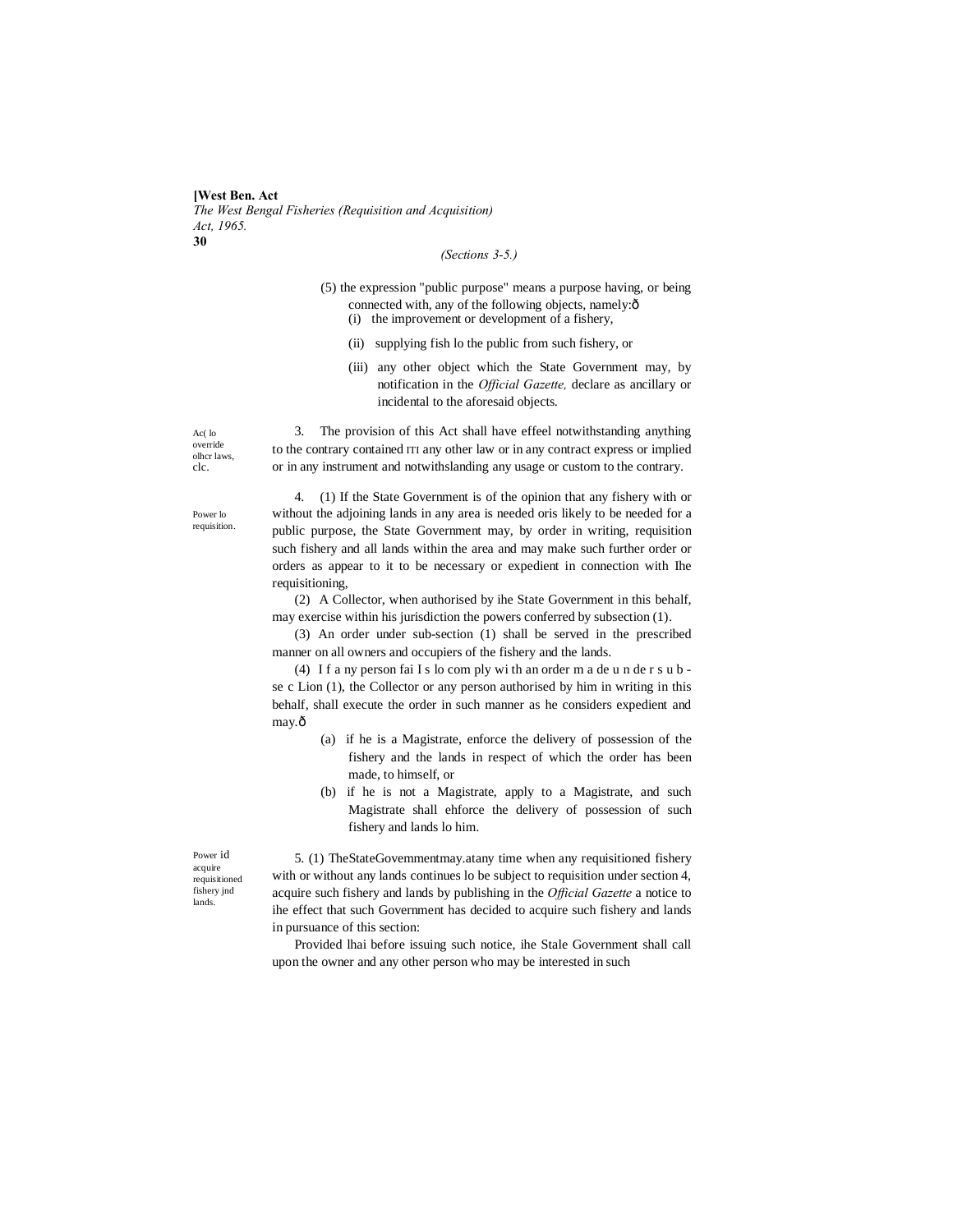**31** *The West Bengal Fisheries (Requisition and Acquisition)*

### *(Sections 6, 7.)*

fishery and lands, to show cause within forty-five days why the fishery and  $<sub>t</sub>$  the lands</sub> should not be so acquired, and after considering (he cause, if any, shown and after giving the parties an opportunity of being heard, the Slate

Government may pass such order as it deems fit.

(2) When a notice as aforesaid is published in the *Official Gazette,* the requisitioned fishery and the lands, ifany, shall, on and from the beginning of the day on which Ihe nolicc is so published, vest absolutely in the Slate Government free from all encumbrances and the period of requisition of such fishery and lands shall end.

(3) A Collector when authorised by the State Government in this behalf, may exercise within his jurisdiction Ihe powers conferred by suh- section (1).

6. (I) After the publication of a notice under sub-section (1) of Noiiccio section 5, the Collector shall cause public notice to be given at convenient Smercsfcd places on or near the fishery and the lands to be taken slating that the Slate Government has acquired the fishery and ihe lands, and that claims to compensation for all interests in such fishery and lands may be made to

him.

(2) Such notice shall state the particulars of the fishery and the lands so acquired, and shall require all persons interested in the fishery or the lands lo appear personally or by agent before the Collector at a time and place therein mentioned (such time not being earlier than fifteen days after the dale of publication of the nolicc), and to state Ihe nature of their respective interests in the fishery and the lands and the amount and particulars of Lheir claims to compensation for such interests. The Col lector may in any case require such statement lo be made in writing and signed by the party or his agent.

(3) The Collector shall also serve notice in the manner prescribed on the occupier (ifany) of such fishery and land andonallsuch persons known or believed to be interested therein, or to be entitled to act for persons so interested, as reside or have agents authorised to receive service on their behalf, within the revenue district in which the fishery and the lands are situate. '

(4) In caseany person so interested resides elsewhere, and has nosuch agent, the notice shall be sent to him by registered post in a letter addressed lo him at his last known residence address or place of business.

7. (1) Where any fishery or lands requisitioned under section 4 are Release not acquired and are to be released from requisition, the State Government

 $\alpha$  may, after making such inquiry, if any, as U considers necessary, specify requisition by order in writing ihe person who appears to it to be entitled to the possession of such fishery or lands.

XX of 1965.] *Act, 1965.*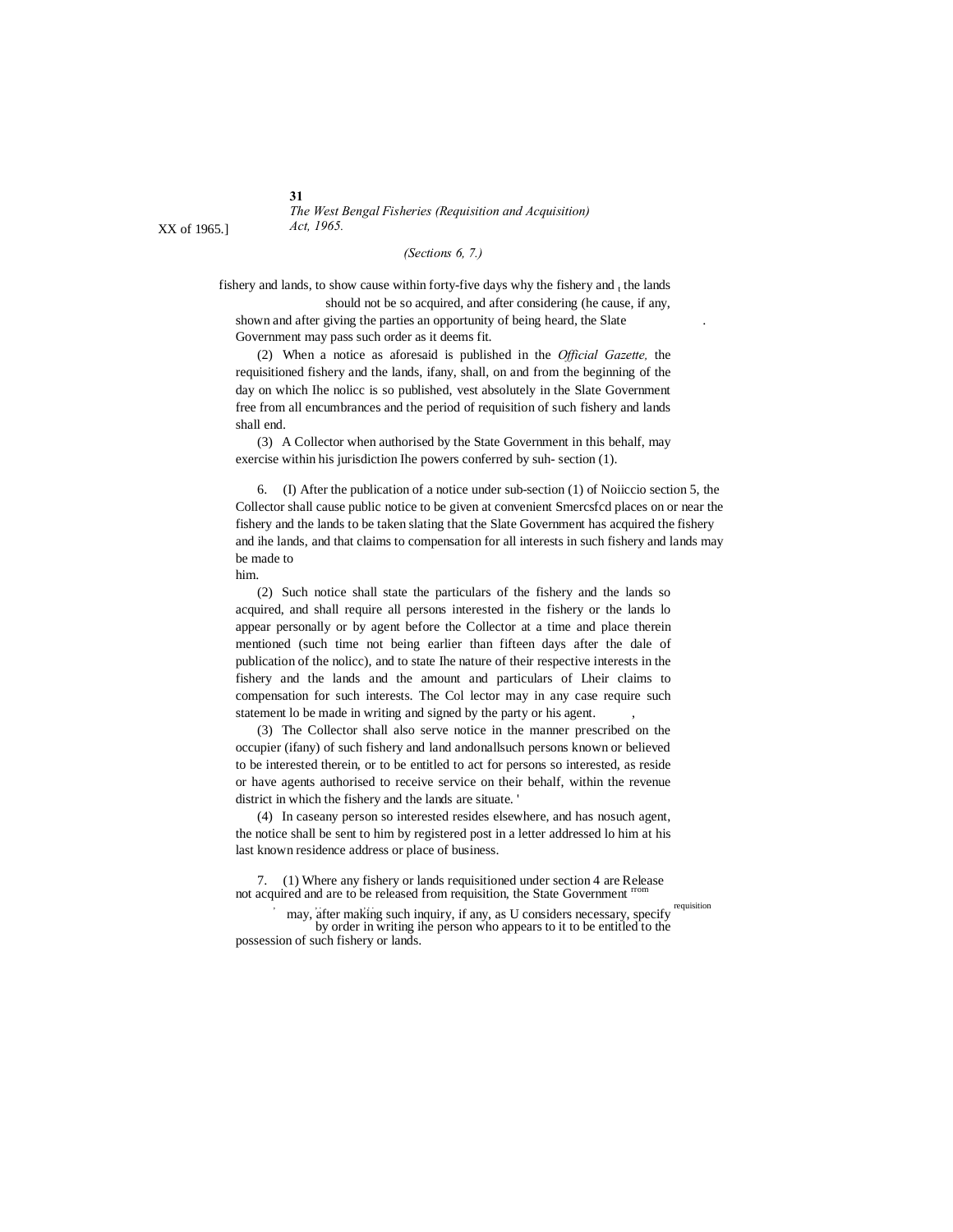**32** *The West Bengal Fisheries (Requisition and Acquisition) ' Act. 1965,*

**[West Ben. Act**

#### *(Section 8.)*

(2) The delivery of possession of such fishery or lands lo the person , specified in lhe order made under sub-seclioft (1) shall be a full discharge " of any liability of the Stale Government to deliver possession to such

> person as may have rightful dnim to possession thereof bul shall not prejudice any right in respect of such Fishery or lands which any other person may be entitled by due process of law to enforce against lhe person to whom possession oF the fishery or lands is so delivered.

> (3) Where the pcr.son lo whom the possession of any fishery or lands requisitioned under section 4 is to be delivered cannot be found or is noi readily traceable or has no agent or other person empowered to accept delivery on his behalf or such person or his agent refuses to accept such delivery, the Stale Government shall publish in the *Official Gazette* a notice declaring thatsuch fishery or lands are released from requisition and shall cause a copy Ihereor to be affixed on some conspicuous part o f such fishery or lands, as lhe case may be.

(4) When a notice referred to in sub-section (3) is published in the *Official Gazette,* the fishery or the lands specified in such notice shall cease to be subject to requisition on and from the date of such publication and shall be deemed to have been del i ve red to lhe person entitled lo possession thereof; and the Slate Government shall not be liable for any compensation ' or other claims in respect of such fishery or lands for any period afler the said date.

Compcnsa- g. (l) Whenever any fishery orlands are requisitioned under section

*4* or acquired under section 5 there shall be paid in the manner prescribed lo every person interested, compensation, the amount of which shall be determined by the Collector in lhe prescribed manner in accordance with ihe principles hereinafter set out.

(2) Where any fishery or lands are acquired compensation shall be payable at the rate of three times the net average annual income from the fishery or the lands, as the case may be.

. [3) Where any fishery or lands are requisitioned there shall be paid lo every person interested compensation in respect of—

- (a) the requisition of such fishery or lands; and
- (b) any damage done during the period of requisition to such fishery or buds other than what may have been sustained by natural causes.

(4) The principles to be followed in detemiining'compensation under subseclion  $(3)$  shall be as follows, namely: $\hat{o}$ 

> (i) where lhe Collector and the person interested agree as to the compensation, the Collector shall make an award ordering payment of the agreed compensation;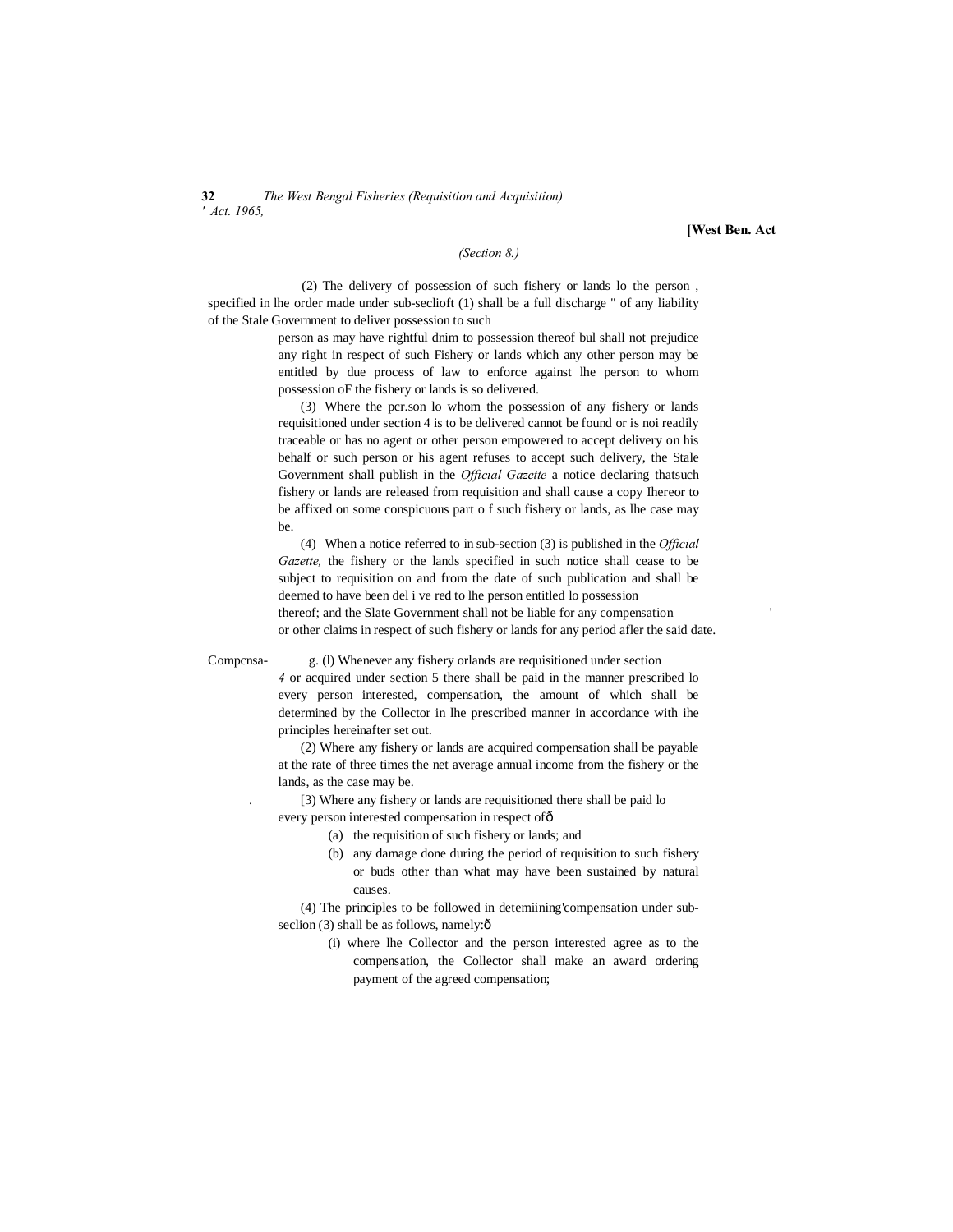### **33** *The West Bengal Fisheries (Requisition and Acquisition) ' Act. 1965,* XX of *1965.]*

*(Sections 9-11.)*

(ii) where the Collcciorand the person interested do not agree as lo the compensation, or where the person interested cannot be traced or does not appear before the Collector when called upon to be present for the purpose of determination of compensation, Ihe compensation to be determined by the Collector shall include the amount calculated for the period of requisition of the fishery or lands at ihe rate of the net average annual income from such fishery or lands and ihe amoun I which the Col I eclor co n s i ders n eces s ary to c om peasaie the person interested for any damage referred Lo in clause (b) of sub-section (3) and the Collector shall make an award ordering payment of the compensation so determined.

*Explanation.* $\hat{o}$  "Net average annual income" to be determined by the Collector for the purposes of sub-sections  $(2)$  and  $(4)$  shall meanô

- (a) in the case of agricultural land, one-lhird of the average value of the produce derived or derivable from such land during a period of five years immediately preceding ihe date of requisition;
- (b) in the case of other land, the average income, less two *per cent,* of such income, derived or derivable therefrom during a period of five years immediately preceding the date of requisition; and
- (c) in the coscof a fishery, one-third of the average income from the fishery duri ng a period of five years immediately preceding the date of requisition.

9. W h ere there a re se veral perso ns i n te res le d i n a ny Hs he ry or I an d s, Apponionthe Collector shall apportion the compensation determined under section  $\hat{I}$  mpcnsa 8 among such persons in accordance with the nature and extent of interest (ion. held by each such person.

10. After determination and apportionment of compensation for Award, any fishery or lands acquired under this Act, the Collector shall make an award and notify the award in such manner as may be prescribed.

11. (1) Any person aggrieved by an award of the Collector under Appeal, section 10 may, within forty-five days from the date of receipt of notice of the award, appealô

- (a) if ihe award is made by any officer other than the Collector of the district or Ihe Additional District Magistrate, to the Collector of the district or the Additional District Magistrate, and
	-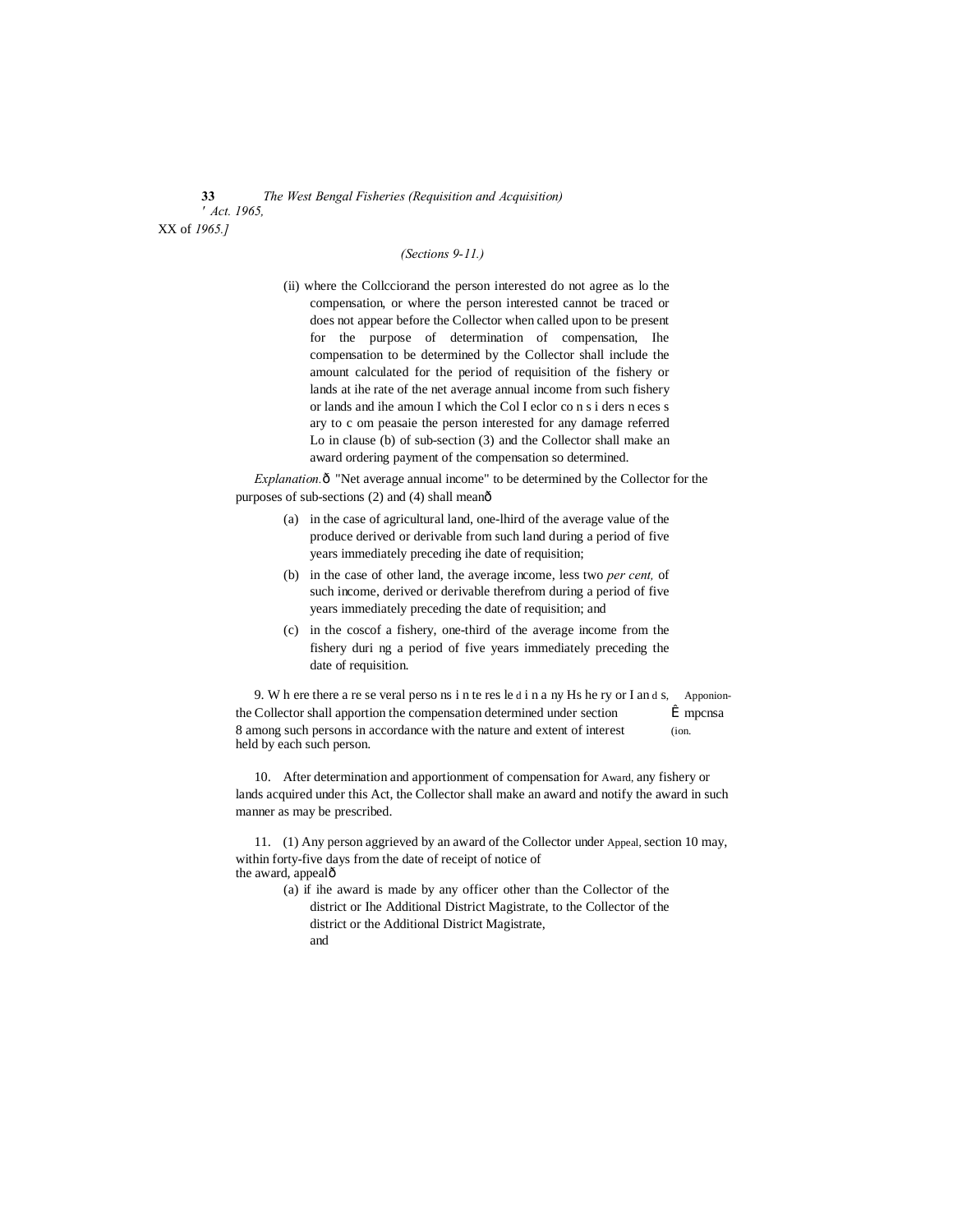*The West Bengal Fisheries (Requisition and Acquisition) Act, 1965.*

**[West Ben. Act**

## *(Sections 12-17.)*

(b) if the award is made by the Collector of the district, or the " Additional District Magistrate, lo lhe Commissioner of the Division.

(2) No appeal shall lie against an appellate order passed by the Collector of the district, the Additional District Magistrate or the Commissioner of the Division.

| Powers or<br>Stale<br>Government<br>over fishery<br>rmd Ian its<br>requisitioned<br>or acquired. | 12. Subject to the provisions of any rule made in this behalf, on requisition or<br>acquisition of any fishery and lands under this Act, the State Government may use                                                    |            |
|--------------------------------------------------------------------------------------------------|--------------------------------------------------------------------------------------------------------------------------------------------------------------------------------------------------------------------------|------------|
|                                                                                                  | or deal with such fishery and lands for such public purpose or anything ancillary or<br>incidental thereto, as may appear lo it lo be expedient.                                                                         |            |
|                                                                                                  | 13.<br>The Slate Government may, with a view to requisitioning any fishery<br>or land or for the purpose of determination by lhe Collector of the amount of<br>compensation payable under this Act, by order, $\hat{o}$  |            |
| Power<br>$\mathbf{b}$<br>enler upon<br>fishery, clc.                                             | (a) require any person to furnish to such authority as may be<br>specified in the order such information in his possession relating<br>to the property as may be specified;                                              |            |
|                                                                                                  | (b) authorise any person to perform in respect of any fishery or land<br>all or any of the functions referred to in sub-section (2) of seclion<br>4 of the Land Acquisition Act, 1894.                                   |            |
|                                                                                                  | If any person contravenes any order made under this Act he shall be<br>14.<br>punishable with imprisonment for a term which may extend to one year or with<br>fine which may extend lo two thousand rupees or with both. | I of 1894. |
| Penally.                                                                                         | Save as otherwise expressly provided in this Act, no decision or order<br>15.<br>made in exercise of any power conferred by or under this Act shall be called in<br>question in any Court.                               |            |
| Saving.                                                                                          | 16.<br>No award or agreement made under this Act shall be chargeable with<br>stamp duty, and no person claiming under any such award or agreement shall<br>be liable to pay any Tee for a copy thereof.                  |            |
| Exemption<br>from<br>sump<br>duly.'                                                              | The Collector or the Commissioner may, for the purpose of carrying<br>17.<br>oul any of his functions under this Acl, exercise such powers as are vested in a<br>Civil Court in respect of ô                             |            |
| of<br>Powers                                                                                     | (a) the summoning and enforcing the attendance of any person and<br>examining him on oath;                                                                                                                               |            |
| Court.                                                                                           | (b) compelling the production of documents;                                                                                                                                                                              |            |

(c) issuing commissions for lhe examination of witnesses; and

**34**